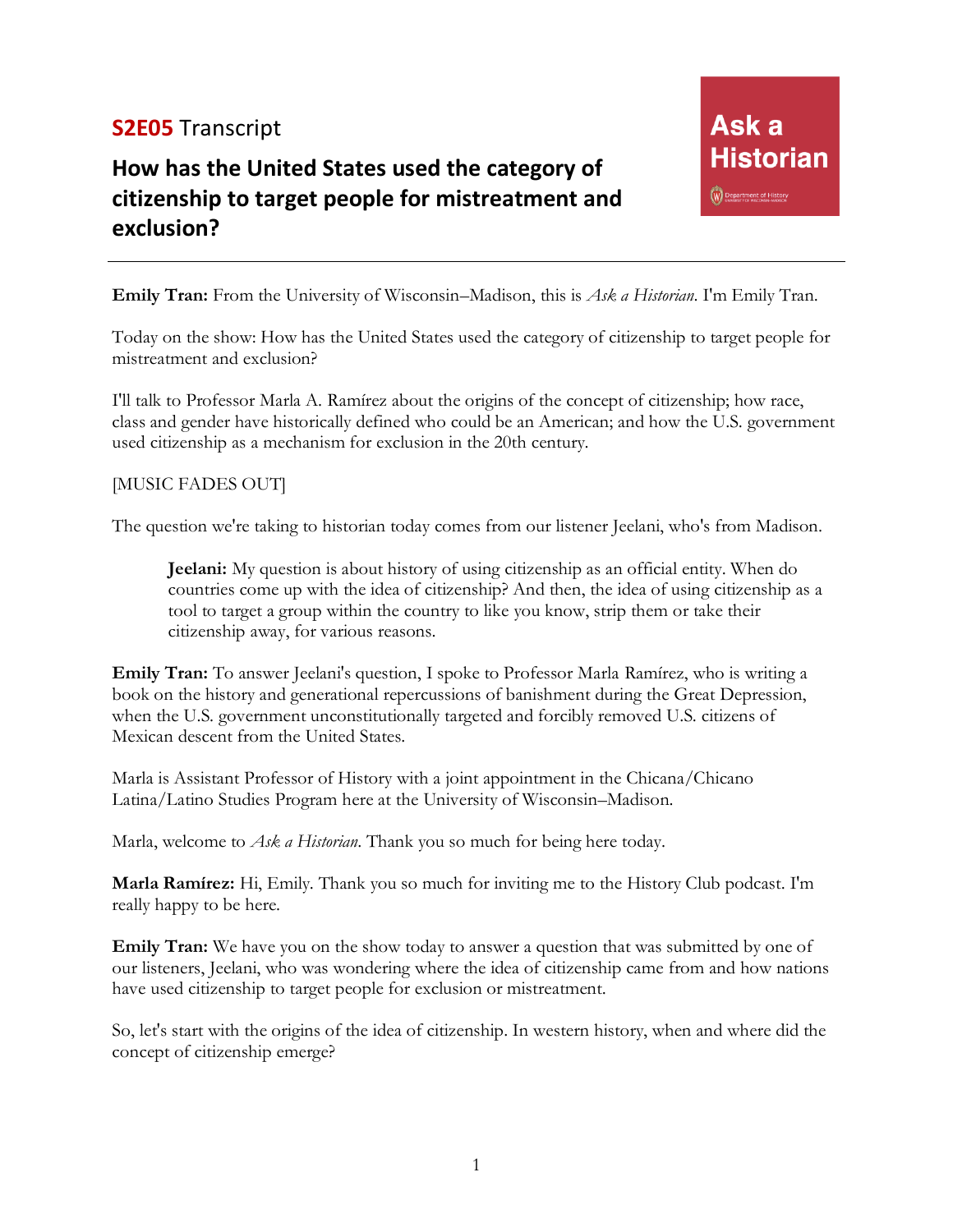**Marla Ramírez:** The modern concept of citizenship was established in the French Revolution around the 18<sup>th</sup> century.

But in the United States, the modern concept of citizenship was built or established in tandem with the establishment of the United States as a nation. So, from the very beginning, in the process of nation-building, the United States had to define its people as citizens of this new nation, away from the relationship and alliance to the king, right, and the Crown.

And it was developed as this idea, a concept, that if you were a citizen of the United States in this instance, then you were entitled to specific rights and privileges. And it was limited to very small group of people, specifically to white males.

You may be asking then, how did women were able to access that right of citizenship in the United States? That was determined by the citizenship of their fathers or husbands. In other words, if their fathers were U.S. citizens, then the white women could then have a claim to U.S. citizenship. But if white women who were born as U.S. citizens because of their fathers, but then later married immigrants ineligible for citizenship, then they would automatically lose the rights and protections of citizenship in the United States.

So, this concept of citizenship was created across racial and gender lines in the United States, and then evolved over time and continues to change in recent times.

**Emily Tran:** So, from the very beginning, it's a constrained and limited concept that is defined by race and gender.

So, let's talk about some of the ways that the U.S. has historically used the category of citizenship as a mechanism for exclusion, which you alluded to there where women's—white women's citizenship was sort of contingent.

But let's begin with people outside of the country. How did these ideas about who could be an American shape policy on who could immigrate to the United States?

**Marla Ramírez:** At the beginning of the establishment of the United States as a nation, there was a need for labor. And it's no coincidence that slavery was an integral part of nation-building, right, because of the need of developing a nation, establishing the country, goes hand-in-hand with labor. And slavery was common. It's not, obviously, exclusive to the United States and its history; it was a common practice in many other countries, obviously.

But then after a slavery is abolished, then there's a question of how do we obtain not free labor, but cheap labor? And so then that shift then allowed for new trends of immigration to emerge—not forced movement as was the case with slavery, but more influenced by labor opportunities in the United States.

So, different ethnic and racial groups were recruited heavily to work in different labor industries ranging from agriculture to, you know, the railroad system and other areas when they were, was needed. And so, in different periods, there's recruitment of different groups, including Chinese workers, Filipino workers, Puerto Rican workers, Mexican, Japanese, right? Depending on the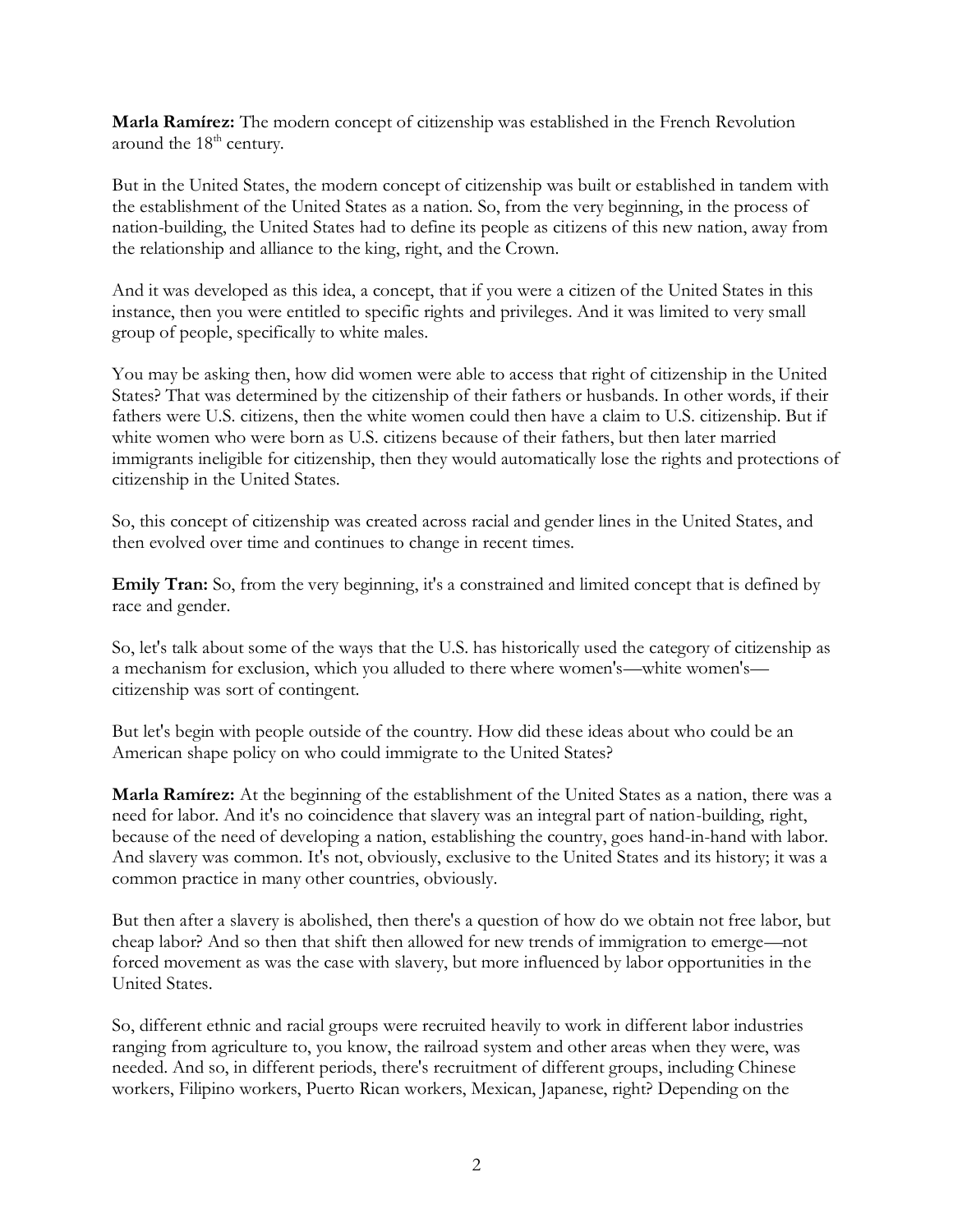industry that needed the cheap labor and the time period, we as a nation looked to different countries to recruit heavily, usually men, for labor needs.

But that also meant that the idea was that these groups of immigrants who come to the United States were here for a period of time or however long they were needed, and then essentially, the idea was that they will go back to their home countries instead of establishing themselves in the United States and forming families here and becoming part of the nation state. That was not a desired outcome.

The ideal situation was temporary labor that was cheap and disposable, that they could be returned to their home country. And so, because that was the basis of how we understood this labor relationship with other countries, then we created this idea of temporary labor recruitment.

But obviously, men who were recruited oftentimes established themselves in the United States and formed their own families or sent back for their families. And then we see cases of mass deportation taking place, or exclusion of a specific immigrant group altogether, as was the case with this, the Chinese Exclusion Act.

**Emily Tran:** Right, because the immigration policy was not about immigrants who become citizens but just cheap labor.

#### **Marla Ramírez:** Exactly.

**Emily Tran:** Because these laborers lacked citizenship, how did that put them in a precarious position when they were in the United States?

**Marla Ramírez:** The concept of citizenship grants specific rights and protections under the government and the Constitution, right, and, and not having citizenship means that there's specific rights that are not extended to you. Immigrants today still are protected under the Constitution and most— and they're entitled to most rights under the Constitution because they are residing in the boundaries or the borders of the United States.

But there's exceptions. The most common is deportation, removal. That if you're here undocumented in the United States or don't have access to U.S. citizenship for a route to obtain citizenship—

Oftentimes people might think that undocumented immigrants are deciding to put themselves in danger by their refusal to adjust their immigration status, that they could simply go and apply for U.S. citizenship, pass a test, and then become U.S. citizens. But that is not a straightforward process. Many racial and ethnic groups do not have a line or process in place for them to be able to apply for U.S. citizenship. There's specific criteria that a person must meet in order to qualify for U.S. citizenship. So, if you don't have somebody to petition you—for instance, a family member or an employer—an immediate family member, that is—or if you don't qualify for political asylum, then you really don't have many other options to open an immigration case and adjust your status.

So, it's not that a person is putting themselves in the position of being undocumented with everything that that entails, including the probability of deportation. Instead, it's that people don't have an avenue to, to adjust to legal status.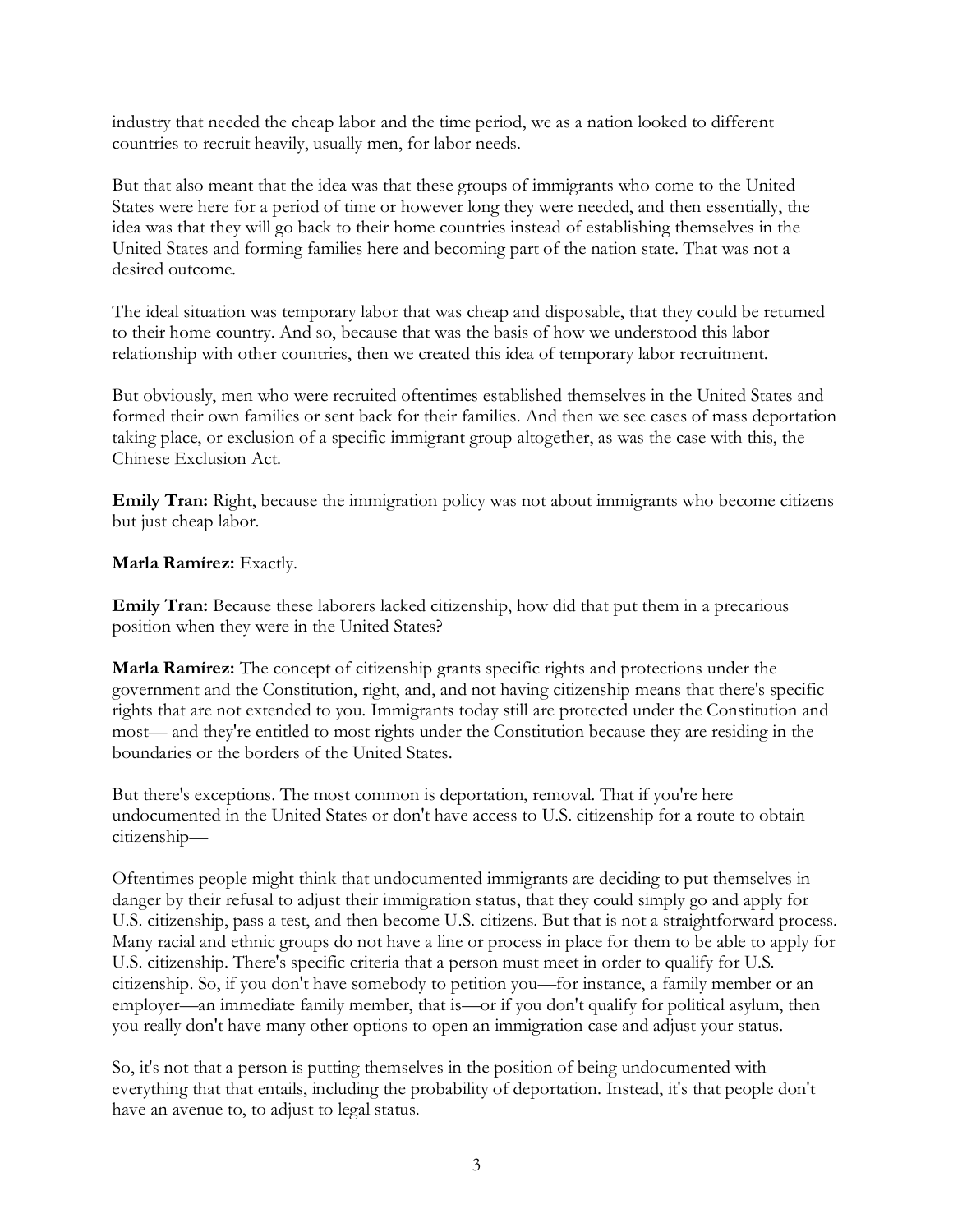And so, people who have been living here in the United States and are working and contributing their labor and also making the United States their home, might at any point, if they're undocumented, be deported. And oftentimes, it's hard for them to prove that they are worthy—for lack of a better word, but that's what they had to prove before an immigration judge, that they are worthy—of staying in the United States. And they will be uprooted of everything they have built and established here in the United States as a new home. And then sent to start anew in their home country.

And it's not a matter of being sent to a country that they don't know. It's not an injustice in that way as much as it is an injustice that people have really worked really hard to establish themselves and create some sense of belonging, but also their own resources in the communities they establish themselves as immigrants [in], and then removing them abruptly and expecting them to start anew.

It takes a toll on people and it takes a long time for people to be able to establish themselves again and find those resources needed to survive and to be economically stable when a sudden change like deportation happens. So, I think that is [what] the biggest threat would be for undocumented [people].

**Emily Tran:** Because you said, in the early 20th century, immigration was focused on temporary laborers who had come to the United States and then—ideally, in the eyes of the U.S. government would leave and not become citizens, were there times when changing economic fortunes would lead to deportation and the expulsion of these temporary workers?

**Marla Ramírez:** Yes. So, every time we have an economic crisis, we tend to see an increase in deportation cases because there is economic instability at the national level or at the state level, even.

Oftentimes, immigrants tend to be scapegoated for draining public assistance resources and for, quote unquote, stealing jobs from Americans, right? So, this is a narrative that is, has been recycled over time that is also blaming immigrants for any economic ills of the nation that oftentimes have other roots.

For instance, in the area that I study, during the Great Depression there were about one million people who were deported from the United States and repatriated and also banished, right? So, there's three things happen simultaneously. So, there's people who are undocumented, and they are placed in deportation proceedings, so they're deported.

There's other people who are either coerced to, to leave the United States because they're not being employed, they're not given any public assistance if they're unemployed or, you know, destitute folks without any income. So, they don't qualify for any food assistance or any other programs and without being employed, then it's not that they're *choosing* to leave or voluntary repatriated, but they're being pushed to do so, right, they're being coerced.

And then this other group, obviously, that also decided to leave on their own account when they saw the discrimination and xenophobia was on the rise during the Great Depression, and that they were not willing to remain in a country that was blaming them as Mexican immigrants for the economic ills of the nation and, and not willing to employ them or extend a friendly hand in this time of need. So, some people also voluntarily left.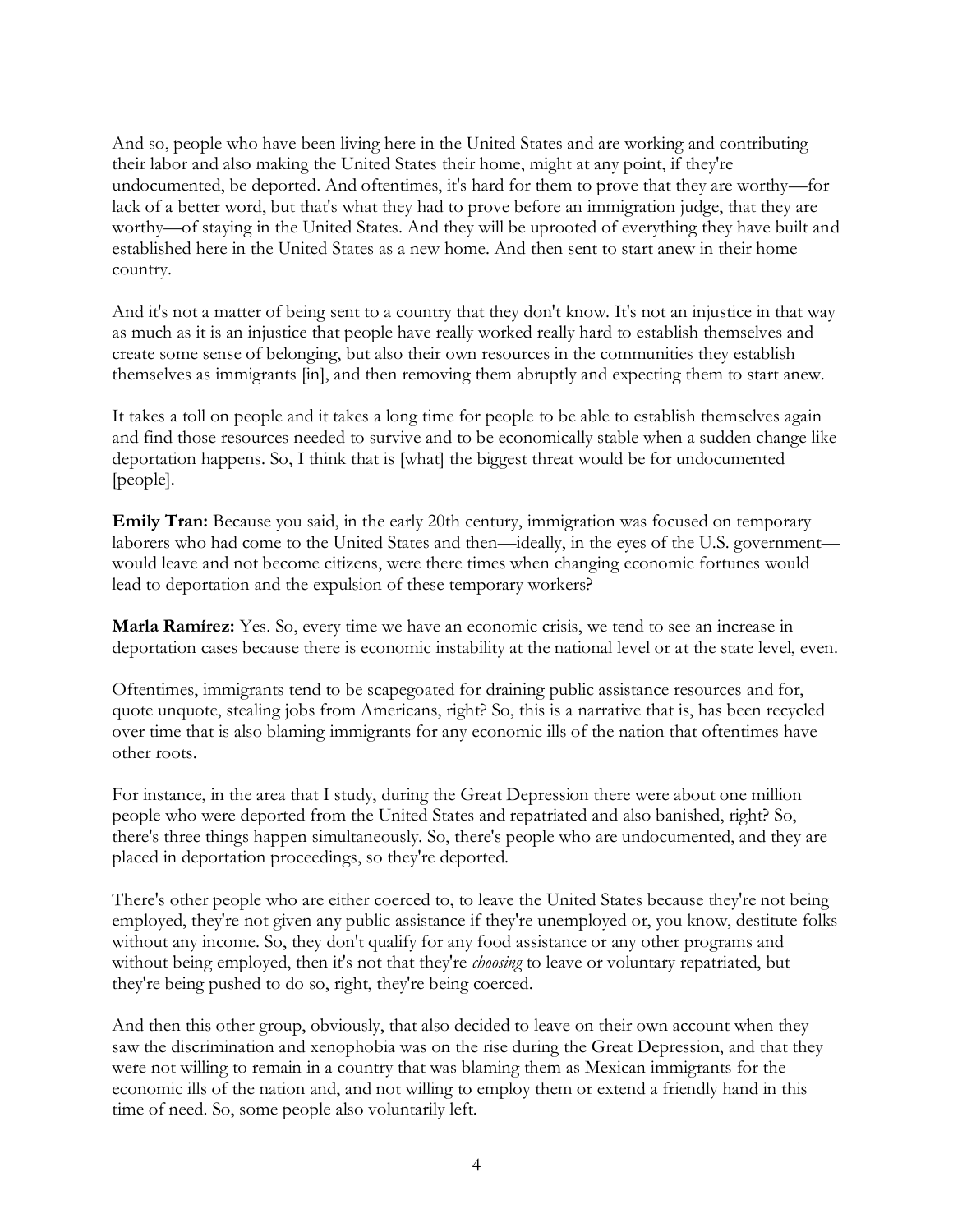But then there's also, when I'm specializing on, you know, in my ongoing book project is the experience of U.S. citizen children and wives of Mexican immigrants who were neither deported or repatriated during this time period of the Great Depression. And as U.S. citizens, they couldn't be deported because they're not undocumented immigrants. And they couldn't be repatriated because their home country is the United States. But they still were coerced to leave and follow their fathers or husbands. So, I refer to this experience as banishment because it was U.S. citizens unconstitutionally being removed from their home country, or their citizenship was invalidated or ignored or not valued equally as other U.S. citizens during the time.

**Emily Tran:** So, we're talking about U.S. citizens who were forcibly removed from their homeland, which is the United States, which they have every right to be in. What logic did U.S. officials use to defend the fact that they were banishing U.S. citizen women and children from their own homeland? Did these officials know that members of these families were U.S. citizens?

**Marla Ramírez:** Right, so there's records in the National Archives that document people being removed by nationality, age, gender and name.

And so, always the father or the husband or the head of the household, at least at first, that's typically the person who is being removed, either deported or repatriated. And all the heads of the households are always Mexican nationals, right, so they're either here undocumented or with temporary permits or visas. And so, they are being removed because they either violated an immigration law, but most commonly during the 1930s and early 1940s, because they became unemployed and asked a public assistance. And that asking for public assistance automatically placed Mexican immigrants into repatriation. They will be negated public assistance and instead asked to meet on a certain date, a certain time for a train or a boat or truck, even, taking people from the United States into Mexico for repatriation.

And obviously, in the records, they would ask if they had any family members. And so, when the person reported that they were married or had children or even grandchildren or daughters-in-law and sons-in-law, the entire immediate or extended families would be listed for repatriation, even if they were U.S. citizens or even if they were not unemployed or violating any immigration law.

And so, the records are fuzzy, right, because the idea is that the person who is the head of the household and undocumented—a Mexican national—is the one being removed, and then the entire family decides to follow them and resettle in Mexico, in this case. But there's other accounts and letters where families are writing to their representatives in Congress and even to the President of the United States at the time and telling them that they have children who are U.S. citizens who were relocated to Mexico, and they want them to be able to come back to the States. These petitions were never honored.

Many were either enlisted for repatriation where they asked for assistance, or they were caught in immigration raids. So, immigration—INS, the Immigration and Naturalization Service office would create and organize mass raids. So, they would go to public areas or job sectors were Mexicans concentrated in large numbers, and then would start asking for documentation to prove their legal residence or U.S. citizenship in the United States. And if people could not produce proof of citizenship or legal residence, they would be then put into trains or other modes of transportation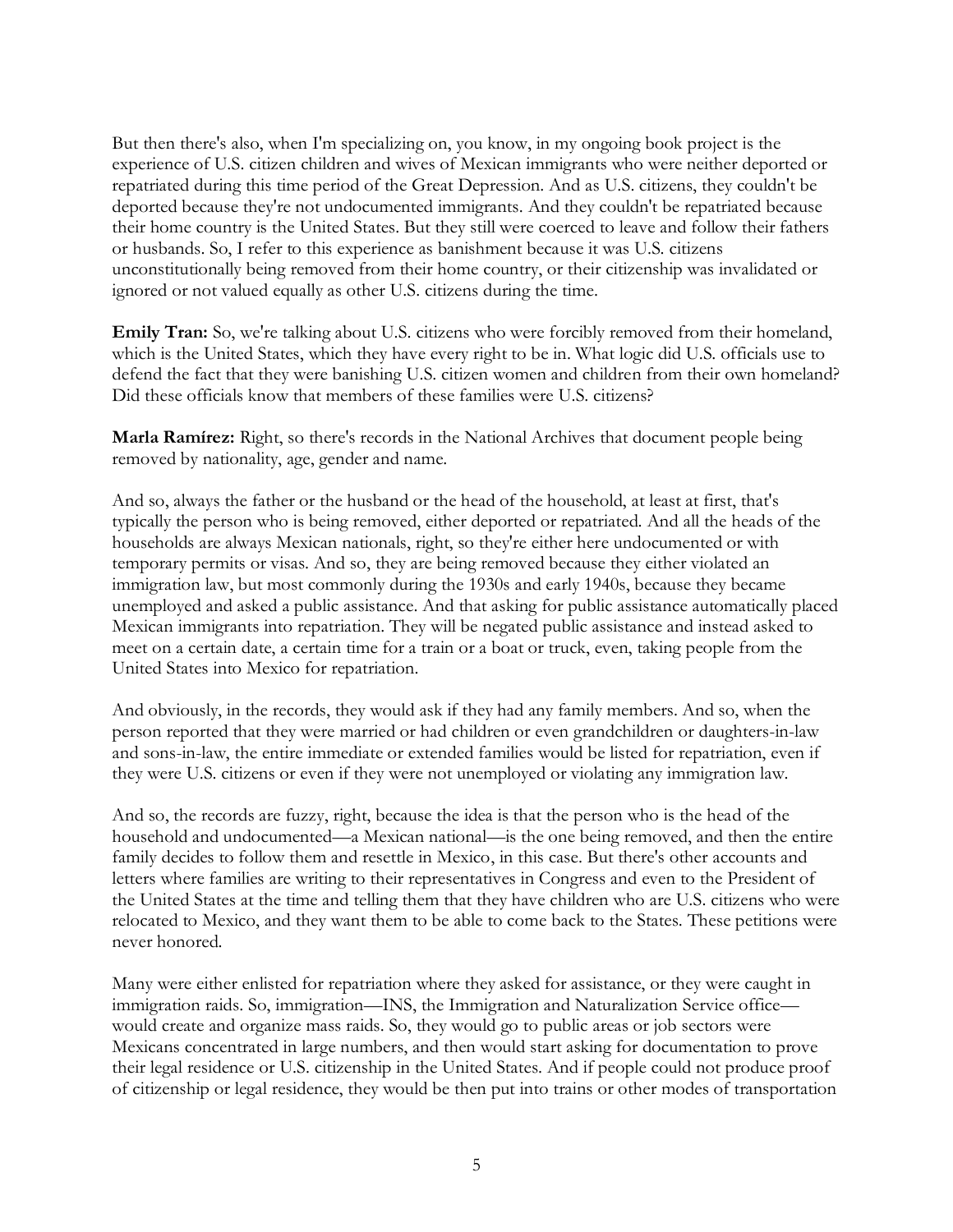and removed, oftentimes without a deportation hearing, unable to prove their right to be in the United States if they indeed had a right to reside here.

And because it was such a sudden process where they were caught by surprise and removed, some repatriated and banished folks did not have a legal record to prove their citizenship in the United States or their legal right to be here—they were legal permanent residents or had other types of vias.

So, then, it took, for many of them, at least for the families that I interviewed, decades to be able to track those records, but also to save money and to find the social networks to be able to come back to the States, and restart anew.

**Emily Tran:** In your research and writing, you use the term "contested illegality" to explain the experiences of the descendants of those who were banished during the Great Depression. What does that phrase mean?

**Marla Ramírez:** I use "contested illegality" for two main reasons.

First, the Mexican Americans who obviously were U.S. citizens and caught up during the repatriation raids, and they were banished either by being coerced or by being tricked or forced to leave the United States. They were portrayed or understood or treated as undocumented immigrants, because even though they were U.S. citizens, in that sense their ethnicity, their racial background as Mexicans outweighed their citizenship as United States citizens. And so, they were understood and treated as immigrants and removed. When they eventually come back, for the families I interviewed, to the United States and re-established themselves here as U.S. citizens, they're contesting that imposed illegality that they experienced during the Great Depression period.

But it also extends to their grandchildren and their children, so two generations removed, right? When U.S. citizens of Mexican ancestry were banished, they, like I mentioned, it took decades for them to be able to find a way to prove their U.S. citizenship and get a hold of their U.S. citizenship documents—whether it be baptism records or birth certificates—so that they could legally come back to the United States. In those 20, 30, or 40, years that they remained in Mexico, they formed their own families there. They married, they had children. And so, their children were born in Mexico.

But the children of American citizens can inherit [inaudible] citizenship, so they can automatically be classified as citizens. But there's specific steps that parents have to take in order to pass on their citizenship to the children, including registering them in the U.S. consulate abroad, in this case in Mexico. And because many of them didn't know that that right is granted to them as U.S. citizens, even when living abroad, they did not register their children.

In the time that it took the parents or the grandparents who were banished—the Mexican Americans banished in the Great Depression—to come back, many of the children and grandchildren did make their way to the United States looking for labor opportunities or being recruited for different labor programs in the United States. And many of them entered the United States as undocumented immigrants, even when they had the right types of U.S. citizenship through their mothers or grandmothers.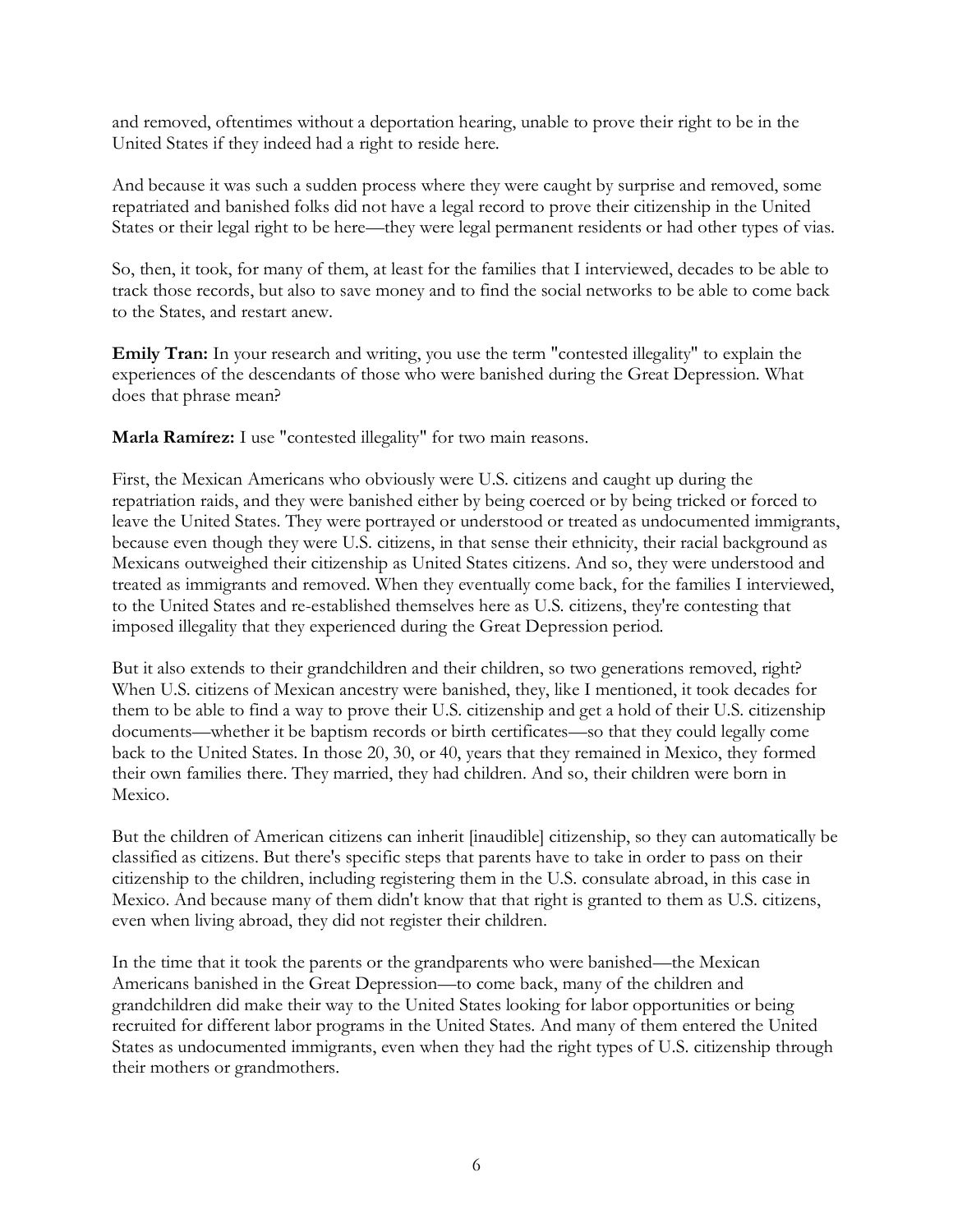And so, they are also contesting illegality because even though they entered the United States without documentation and they're living in the United States even to this day, some of them, as undocumented immigrants, they have a case for U.S. citizenship. But because of the delay in reestablishing themselves in the United States, or the inability for lack of knowledge of the parents or grandparents to register them in the U.S. consulate, then the class and the time period that they had this right to register themselves and gain U.S. citizenship has passed. And so then now, they're facing permanent inability to adjust their legal status, so they remain as undocumented immigrants.

**Emily Tran:** Just the scale of all of this, as you're describing it, is so overwhelming—that this one generation in the 1930s having been banished; that reverberates for years and years and years into the present. Do we know how many people are affected by this today, who are contesting their illegality because of the history of banishment that affected their families?

**Marla Ramírez:** No, unfortunately we don't. Even the number of people that were removed during the Great Depression varies, right? There's estimates that range from 500,000—or half a million, that is—to two million. So, that range is very broad. And what my research has found is that it depends on the time period that a specific historian is examining. The early histories of repatriation looked at the years 1929 to 1933. Those were the years that the economic depression were at its highest, and because the economic depression was so bad during that time period, that meant that a number of removals that led to deportation, repatriation, or banishment were also at its highest.

But the process of banishment and repatriation expanded from the 1920s to 1944, so the early 1940s. I have concluded that it was one million people, and 60% of them were U.S. citizens, the vast majority were Mexican Americans.

**Emily Tran:** Wow, and so it'd be all of their descendants.

**Marla Ramírez:** So, the descendants of these one million people, right, could be near one million. The children and grandchildren who didn't inherit the citizenship of their parents or grandparents automatically, will have come into the United States—if they decided to immigrate to the United States—as undocumented or with some temporary visas. When those visas expire and if they remain, then they also become undocumented.

But there's no process of checking. When people are entering the United States, right, they ask if you're entering with any legal permit, you know. You're not asked if you are a descendant of a banished person coming into the United States. And, obviously, if you entered without authorization, then there's no record-keeping of you unless you're detained and questioned or deported, then that enters the record. But even then, there's no reason why an immigration officer would ask if you're a descendant of a banished person trying to enter the United States.

And because that is the case, there's no record. We don't know how many people are actually undocumented but had direct ties to a banished U.S. citizen during the Great Depression.

My ongoing book project is the first one to examine these experiences, and I found, not because there's a record in any of the archives in the United States or Mexico, but because I did oral history interviews with surviving banished Mexican Americans and their children or grandchildren. And it was one of the findings in my research through the oral histories that I realized, when they're sharing their histories and their life experiences, that this was the case for many of the families in my study.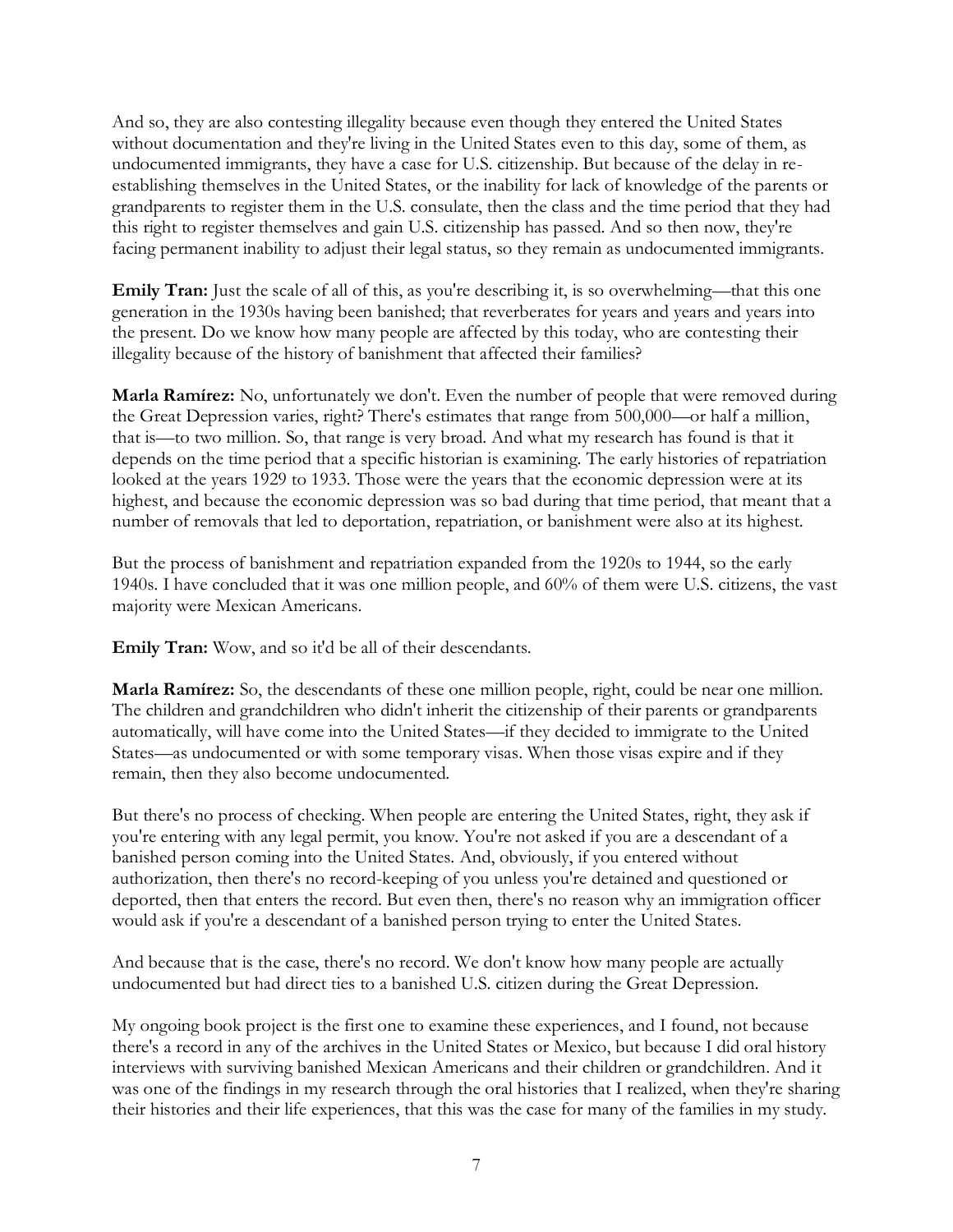**Emily Tran:** Learning about banishment and these generational consequences, it seems like there's definitely not a— it's not a binary where you have a claim to citizenship or you don't. Everything seems much more shaded. Can you reflect on how this history of banishment speaks to our current moment? How does the history of banishment shed light on the immigration issues that we continue to debate today, particularly those centered on the U.S.-Mexico border?

**Marla Ramírez:** Yeah. So, there's two layers of similarities or two lines of connection.

First is that Mexicans, regardless of their legal status, have historically been imagined as undocumented in the United States. And because they have been imagined as documented, they're often pushed for mass removal or deportation or their rights are not respected, even if they're U.S. citizens. So, we see that now that we think of Mexicans as undocumented immigrants, but we also think of Mexicans as always draining the public system and taking jobs from Americans. That's this xenophobic racist discourse that continues to evolve over time and reappear over time.

We had come out of a recession in 2008 and we saw an increase in deportations at the time. Now, those deportations are being presented as deportations of people that have a criminal record, right? And so, then, we understand the criminality of people as a threat to U.S. society, which obviously makes sense. But when we look closer at those deportation records, we see people that have minor offenses—including jaywalking, for instance, or traffic violations—also being deported even if they're not serious crimes or a threat to our society. But because we understand criminality is a big threat, then that justifies the removal, even if they are not threatening, they're contributing members of society. Again, the, you know, understanding that allows us to justify those removals. So that's one thing that is happening.

But in the other hand, there is, again, this long line of exclusion against Mexicans, in this case, that has prevented or cut the process and ability of passing U.S. citizenship. With this, multiple waves of deportation and punishment, there is no linear inheritance of citizenship. Even if a person has a mother or a grandmother or father or grandfather who's a U.S. citizen doesn't mean that they automatically will qualify for U.S. citizenship or are U.S. citizens themselves. There's this creation of illegality that prevents them from establishing themselves as U.S. citizens or legal permanent residents of the United States.

To summarize, right, there's, there's two things. The inability of accessing the right to citizenship is one, and then even if they're U.S. citizens, they continue to be imagined as undocumented immigrants and then their removal or lack of protection is justified.

**Emily Tran:** So, how have racial, class-based, and gendered ideas about American citizenship continued to shape the legal definition of immigration and policies that determine who gets to immigrate in the US? So, thinking now more broadly about citizenship policy and immigration policy today.

**Marla Ramírez:** The racial question, right—how we determine who's eligible for a visa or legal permanent residency or citizenship—we think that now, we don't have any racial barriers, right? That anybody who applies should be able to submit an application as long as they're eligible.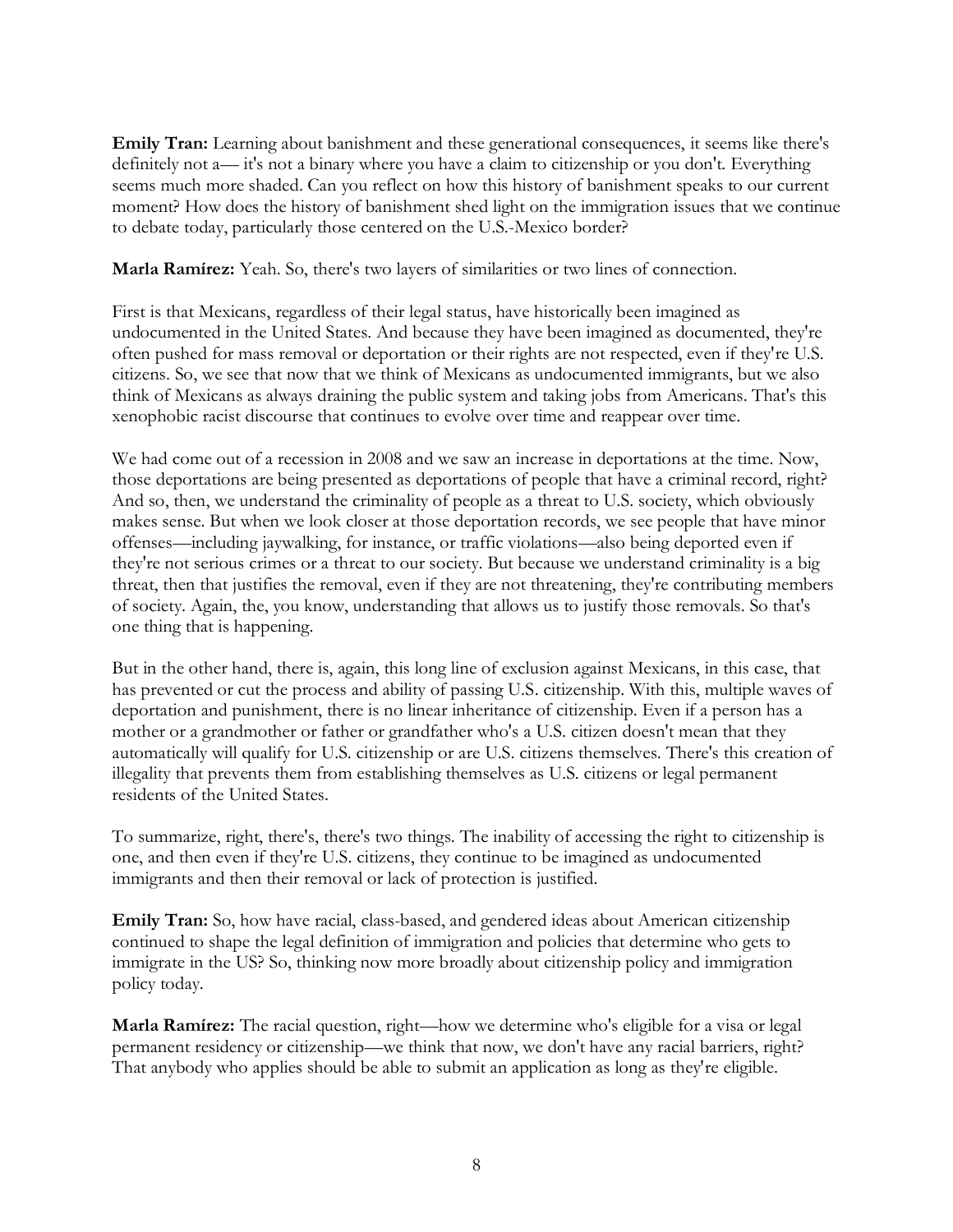But the reality is that many countries are known as immigrant-sending countries. So, there's a lot more people coming from specific countries to the United States. And then there's other countries where they're non-immigrant-sending countries, so they're either immigrants to other countries, not the United States, or they're not immigrating at all. They have the economic resources or opportunities they need in their home country, so there's no need for, for immigration, or the United States is not recruiting them heavily to come for the labor programs.

And so, when, when we see this divide, then there's an imbalance, right? That countries that are immigrant-sending countries have more petitions for visas or legal residency and eventually U.S. citizenship. And so, there's a delay created. Immigration officials can take anywhere from a year to 20 years, depending on the country. And obviously the non-immigrant-sending countries, if somebody from that country were to apply for a visa to come to United States, that wait will be minimal because there is no line, really.

So that's one of the impacts across race, and it is across race, because the United States has constantly been in relationship with specific countries in Asia and Latin America for labor programs, and because of that long relationship of temporary migrant laborers, then the recurrence of immigration for those countries is higher as compared to some European countries, for instance. So then there's that racial divide across labor lines and labor needs in the United States and relationships with specific countries.

But then the other aspect is class. Opening an immigration petition is expensive. And so, if people are working-class and making minimum wage to less than minimum wage in the United States— as is often the case for people who are undocumented in the United States, they don't even have access or are guaranteed the protection of minimum wage or the right of minimum wage. And if they're living day-to-day, check-to-check, then it's hard for, for them to be able to pay not only the immigration fees that are mandatory, but also the legal fees to hire an attorney.

And so, some people rely on services from notaries, for instance, who do not have the legal training of an attorney, that can yield any number of errors in their applications that can sometimes lead to deportation because the person is not trained in immigration law and is filing the paperwork erroneously, misrepresenting the applicant. And so, then, the class status of person can also prevent them from adjusting their legal status. If they do, but not through a trained, qualified attorney, then they can also face deportation.

In terms of gender, it is not as marked now as it was in the 20<sup>th</sup>— early 20<sup>th</sup>century and 19<sup>th</sup> century in the United States, where women's citizenship was determined by their fathers or husbands. But it's still a determining factor because U.S. immigration law still understands men as the head of household. That creates some limitations for how women can adjust their legal status or how much ways their own income or independency of men complicates application process.

And I'll give you an example. I'm originally from Mexico, and I adjusted my immigration status through my mother, my mother's petition—and even though it's not my father, right, this is an example of being a minor, for instance. When I opened my immigration status, I was understood to be the dependent of my mother for immigration petition. So then, even when I aged out and I was over 18 and independent and providing some of the financial income for my mom, I was still understood as a dependent of my mother for immigration purposes. So, that meant that I couldn't get married or I would lose my case because in immigration—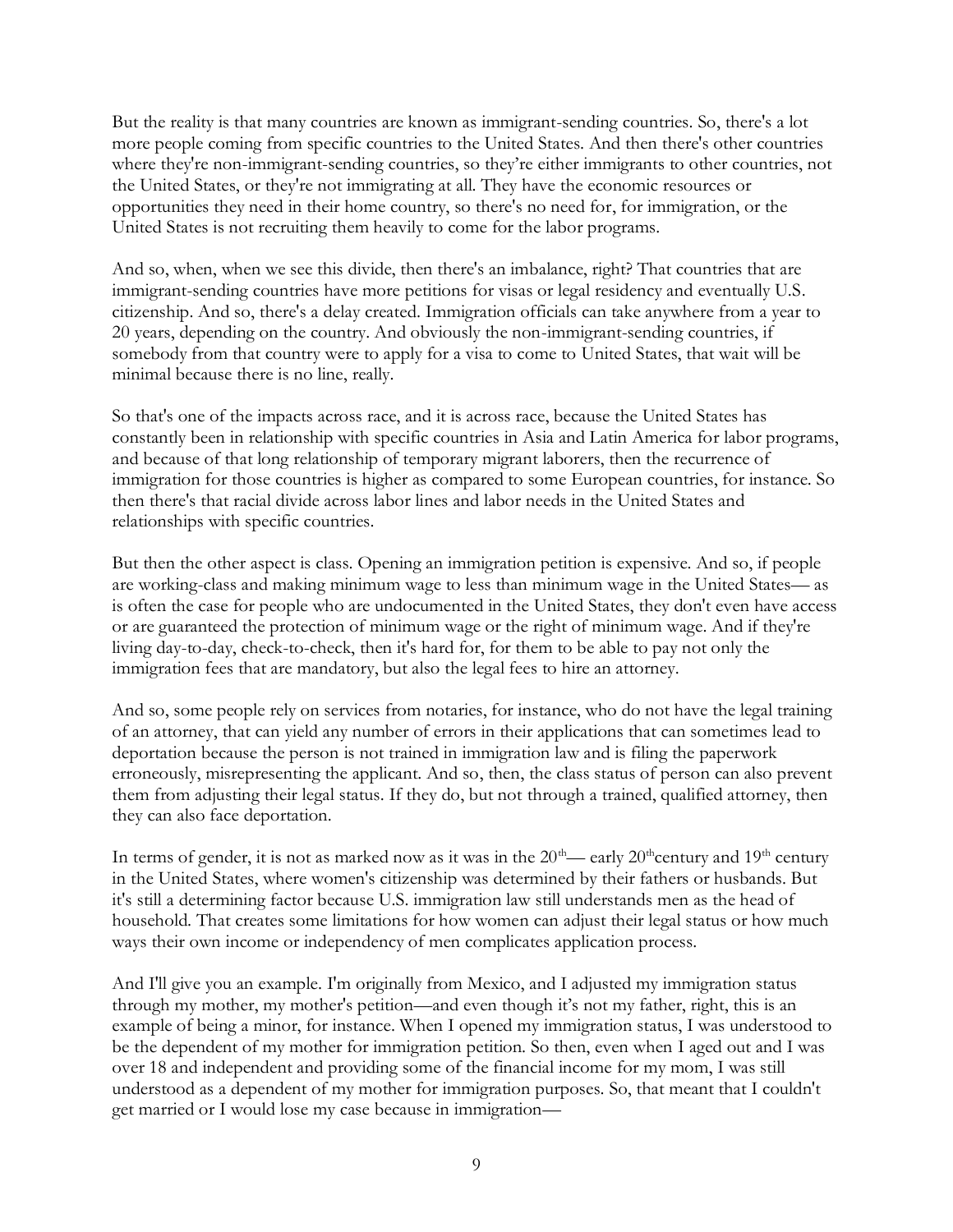### **Emily Tran**

What?!

#### **Marla Ramírez**

—documentation, I was a dependent of my mother, I was still under her case. So, if I were to be married, then I would become a dependent of my *husband*, even if I was the head of the household and the provider and if my husband didn't work.

For immigration purposes my gender determined my ability to remain in my mother's case, and inability to marry. So, still, gender is a very biased process for women in immigration law, even though as a nation we have progressed and make strides for gender equality in immigration law. Women are still understood as economic dependents of men.

**Emily Tran:** Given all this that you just laid out for us about the ways that race, class and gender still continue to constrain who can become an American citizen, do you think that historically, that category of American citizenship has been one that has expanded or one that has expanded a bit, but it always remains kind of constrained?

**Marla Ramírez:** It cannot be defined as a linear process of expansion.

Over time, instead of being a linear progression of expansion and more inclusivity as the years progresses, instead, we need to understand them as a circular process that sometimes opens up opportunities for inclusion across racial, class, and gender lines, and sometimes limits those rights across racial and class lines.

So, for instance, even though women, their citizenship now is not tied to the citizenship of their husbands or fathers—so they have their own rights to their own independent citizenship regardless of who they've married or who their fathers are—we still see these limitations across gender lines, that you're understood as an economic dependent of your husband even in your not.

But across racial lines, while U.S. citizenship was created as a right limited to white Europeans, right, or white people—and Mexicans, under the Treaty of Guadalupe Hidalgo, actually were classified as white in order to be eligible and then re-classified as Mexican—that now there is a new understanding of the racial lines, right? But beyond that, there's these exclusions of Chinese for instance, that their race determined their inability to become U.S. citizens or even immigrate to the United States. There's the Muslim ban, right? And so then across religious affiliations, then, we have all these limitations that, even though they were not part of the limitations for U.S. citizenship at the beginning of a conception of citizenship in the United States or even in the early periods of the nation, now they have become very strict limitations.

So, it goes back and forth. It's more circular, as part of a process, rather than the linear progression of inclusivity. So, it goes back and forth.

**Emily Tran:** There's not a narrative of progress but it kind of tracks with political anxieties and economic conditions and things like that in the United States.

**Marla Ramírez:** Yeah, exactly.